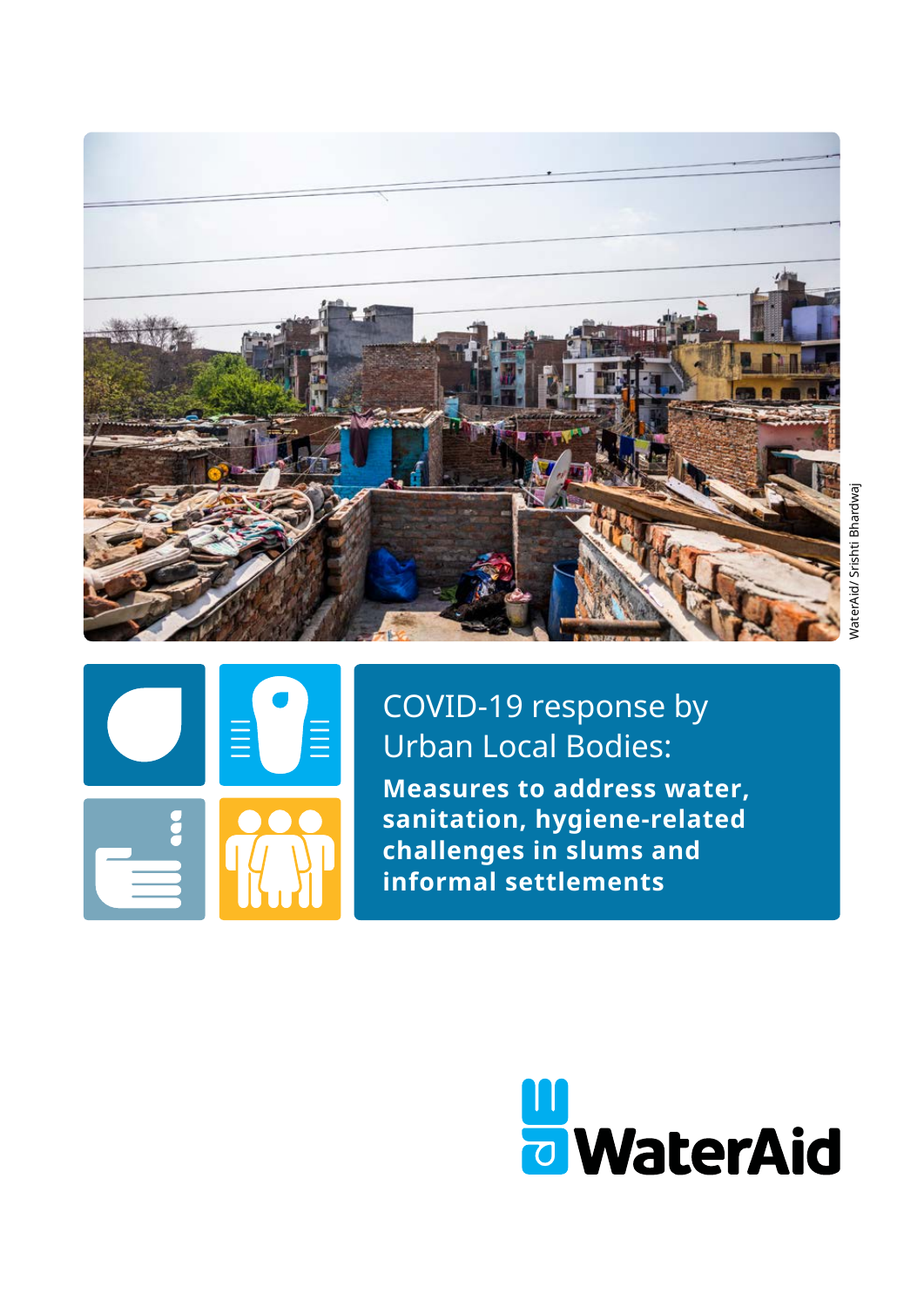

**Provision of adequate water, sanitation and hygiene facilities are important for prevention of COVID-19 outbreak. In absence of these facilities and lack of awareness about disease-prevention measures, urban poor, including low income groups and vulnerable households living in slums and other informal settlements, are at even greater risk of COVID-19. This brief highlights measures which could be undertaken by urban local bodies to address these challenges.**

As per Census 2011, more than 17% of India's urban population lives in slums, which are usually densely populated settlements, with inadequate facilities for water, sanitation and hygiene. Apart from these, there are other informal settlements which are not officially classified as slums but face similar challenges as well. The populations residing in these settlements comprise of several informal and daily wage workers, who have lost their source of livelihood since the lockdown was imposed. They would face difficulties in accessing health care, as well as basic essential items such as soaps and menstrual products, and lack of access to information on disease prevention can further increase their COVID-19 risk. In such a situation, the vulnerable in these communities, such as elderly persons, persons with disabilities, adolescent girls and women would face even more challenges.

The Ministry of Housing and Urban Affairs, Government of India has issued an advisory on 'Safe Management of Water Supply and Sanitation Services during COVID-19 crisis', which mentions suggestions for urban local bodies regarding water safety, community toilets, waste management, and sanitation workers' safety. However, several field reports suggest that challenges for the urban poor, related to disruptions in water supply and access to sanitation and hygiene facilities have multiplied in the last two months. In order to address these challenges, suggestions for urban local bodies (ULBs) have been listed below.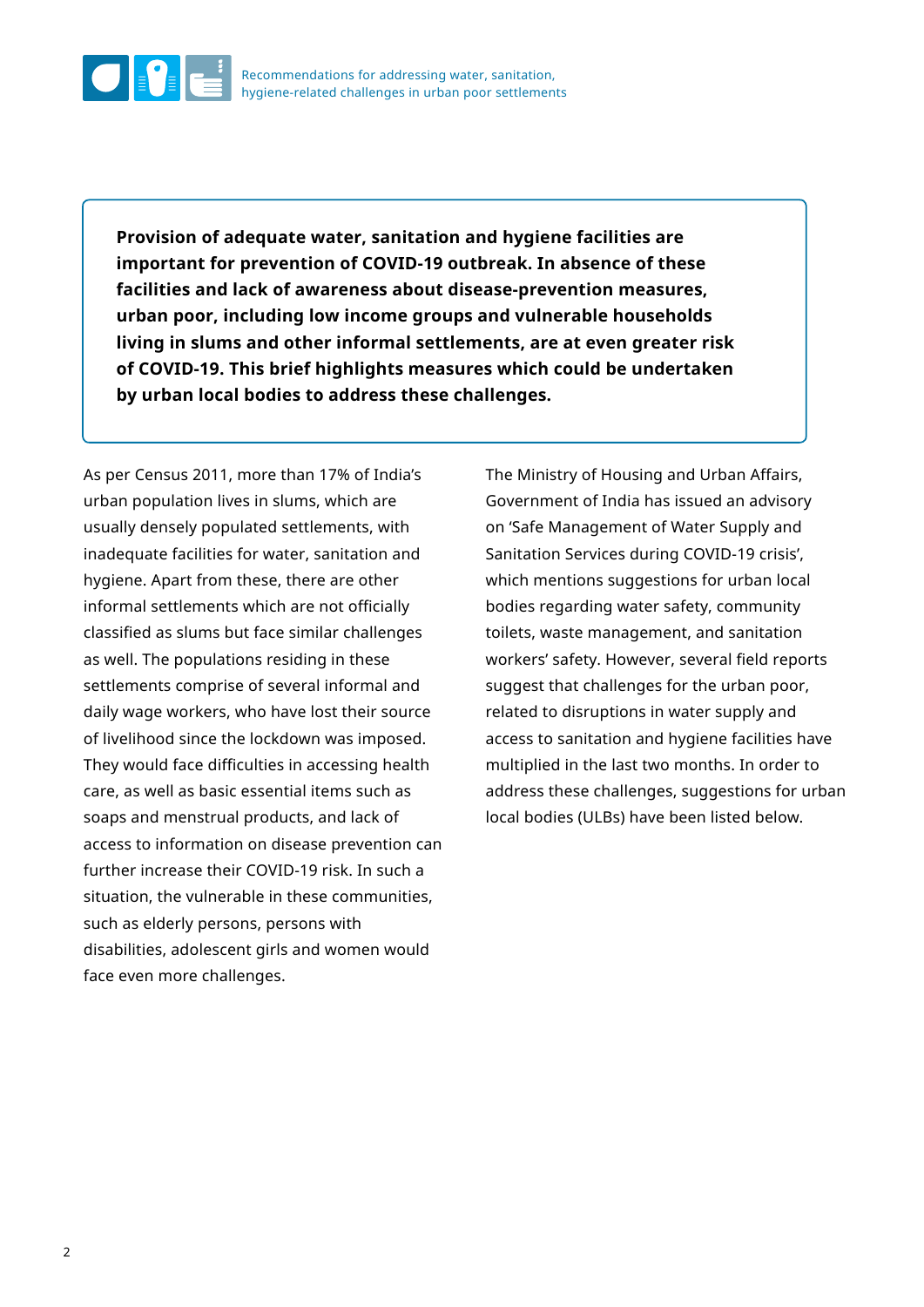# **SUGGESTIONS FOR URBAN LOCAL BODIES**

- **1. Designate nodal officer for each ward/ slum area:**
- The urban local body to appoint a nodal officer for every ward/slum area, who would be responsible for ensuring regular provision of water and sanitation services, hygiene facilities (handwashing and menstrual hygiene), and other support required.

#### **2. Identify community-level volunteers:**

- Every nodal officer to identify community volunteers in their respective allocated areas. One community volunteer may be identified for a cluster of households (possibly 1-2 volunteers for each mohalla).
- These volunteers would coordinate with the nodal officer, ULB officials and service providers for ensuring that support measures reach the most needy and vulnerable persons in the community.
- The volunteers can also support frontline workers such as urban ASHA for community level support measures.
- These volunteers could be identified from the youth, women, self-help group (SHG) leaders, and community cadre under urban development programmes such as National Urban Livelihoods Mission.

### **3. Identify a pool of trained technicians:**

• ULB to prepare a list of locally available trained persons for completing repair, retrofitting and maintenance work and make it available with all nodal officers, so that they may contact the technicians as required.

- Provisions can be made to authorize nodal officers to issue work orders and approve payments, in order to avoid any delays during the disaster/pandemic period.
- **4. Ensure regular water supply and distribution, and water quality:**
- Nodal officer to coordinate with community volunteers to estimate daily water requirements at household level, and at community toilets based on the population in each settlement.
- Nodal officer to map the current provision of water supply in each settlement, and identify the areas facing water stress, and the additional requirements, with support from community volunteers.
- Nodal officer to coordinate with tanker-based service providers to make arrangements for water supply to meet additional requirements, with a roster-based system to streamline the supply.
- For settlements dependent on tanker supply, nodal officer to make arrangement for water storage tanks at various points in the settlement, each having four taps facing different directions, as shown in Figure a. Tankers should replenish these storage tanks on a regular basis. Each storage tank be built on a raised platform (about 2 feet) and should be have a capacity of minimum 5000 litres, such that it can be used by 12 households. This system will help in preventing crowding at water distribution points, and ensure that people don't have to walk long distances to fetch water.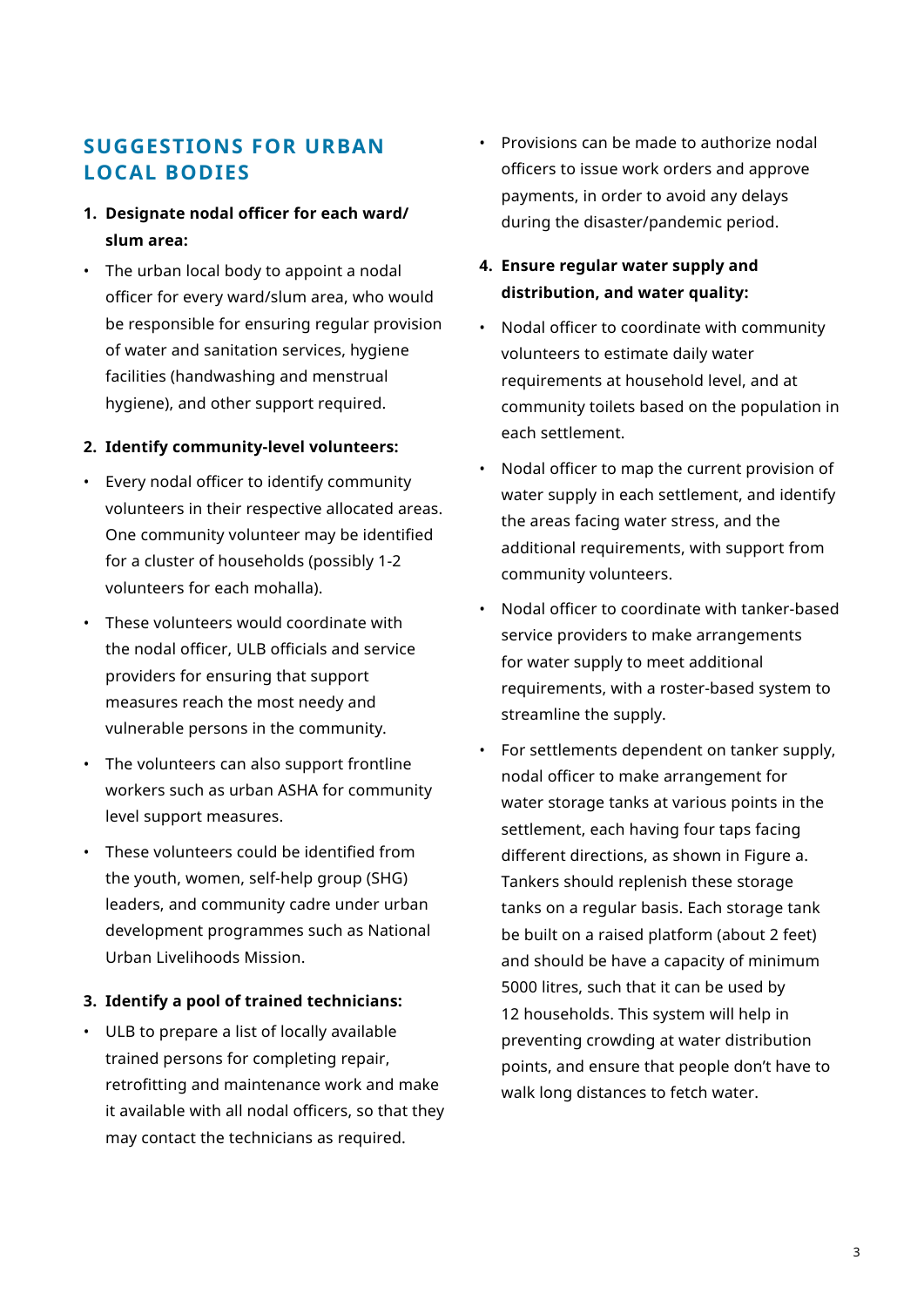

Recommendations for addressing water, sanitation, hygiene-related challenges in urban poor settlements



#### **Figure a: Water storage tank**

- Nodal officer to monitor the supply and distribution of water among all households, with support from community volunteer, on a daily basis. Volunteers may ensure that all persons, especially vulnerable persons in the community such as elderly persons, persons with disabilities, etc. are able to access water without any difficulty. To the extent possible, they should not be put in a position to come and collect water personally, and possible support for helping them should be organized.
- In case multiple tanks cannot be provided in some of the settlements which are dependent on tanker based water supply, the community volunteers to be trained for organizing the people in a way that equitable supply is possible and no chaotic rush is happening around the tanker to collect water. Here again, support to the most vulnerable categories of people should be prioritized.
- Community volunteers to report to the nodal officer in case of disruption in supply or its quality, or issue requiring repair or maintenance.
- Nodal officer to take steps to resolve all types of issues related to water supply, repair and maintenance (including those in storage tanks) within 24 hours.
- Wherever feasible, simple methods of rain water harvesting can be promoted, to meet requirements for hand washing and toilet use.
- Nodal officer, with support of community volunteers, to ensure that chlorination of water is undertaken as per the advisory by MoHUA, to ensure water quality.
- In case piped water supply is being provided in any settlement, the nodal officer to identify any potential points of contamination of drinking water with waste water and faecal matter, and address these immediately.

### **5. Ensure adequate and functional sanitation facilities:**

- Nodal officers to undertake daily monitoring of community toilets with the support of community volunteers, to ensure that these are open and accessible to users dependent on these, and are being cleaned and disinfected regularly. It is also useful to keep the community toilets open and accessible 24\*7, so that crowding at specific times may be reduced
- Nodal officers to ensure that all community toilets have regular water supply. If required, additional storage arrangements may be made using water storage tanks, as described in point 4.
- Nodal officers to ensure that all important supplies required for cleaning and disinfection of toilets, as well as personal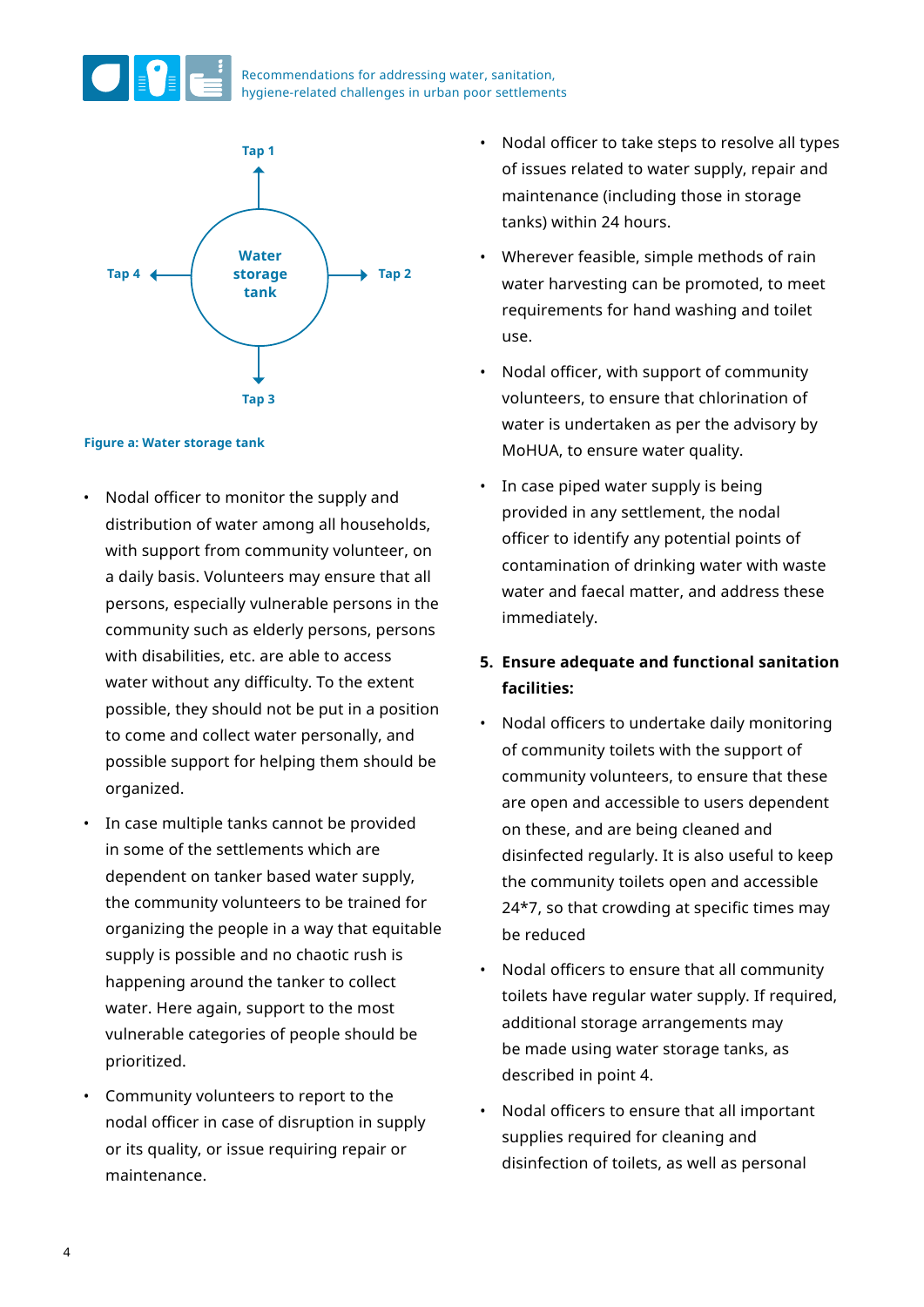

protective equipment for toilet cleaners are provided and replenished regularly.

- Nodal officers to ensure that caretakers and cleaners of community toilets are oriented on disinfection protocols, use of personal protective equipment, and handling of waste.
- Community volunteers to report to the nodal officers in case of disruption in access to community toilets, or any issues requiring repair or maintenance (including water supply).
- Nodal officers to take steps to resolve all issues related to repair and maintenance in community toilets within 24 hours.
- In case any community toilets have been closed down due to the lockdown or are not available in some locations, pre-fabricated/ mobile toilets to be arranged to meet the requirements.

### **6. Ensure facilities for regular handwashing and hygiene**

- Nodal officers to ensure that adequate number of handwashing stations, with regular supply of water and soap, are installed at community toilets, water collection points, and at other common points such as shops, schools, anganwadis etc. which would be frequently visited by the population in these settlements. If public transport is operational, it is important to provide such facilities in bus stops and commuting points close to these settlements.
- Community volunteers to be trained in making simple arrangements for handwashing at household and community levels such as simple handwashing stations using locally available materials, which would utilize less water. These volunteers, in turn,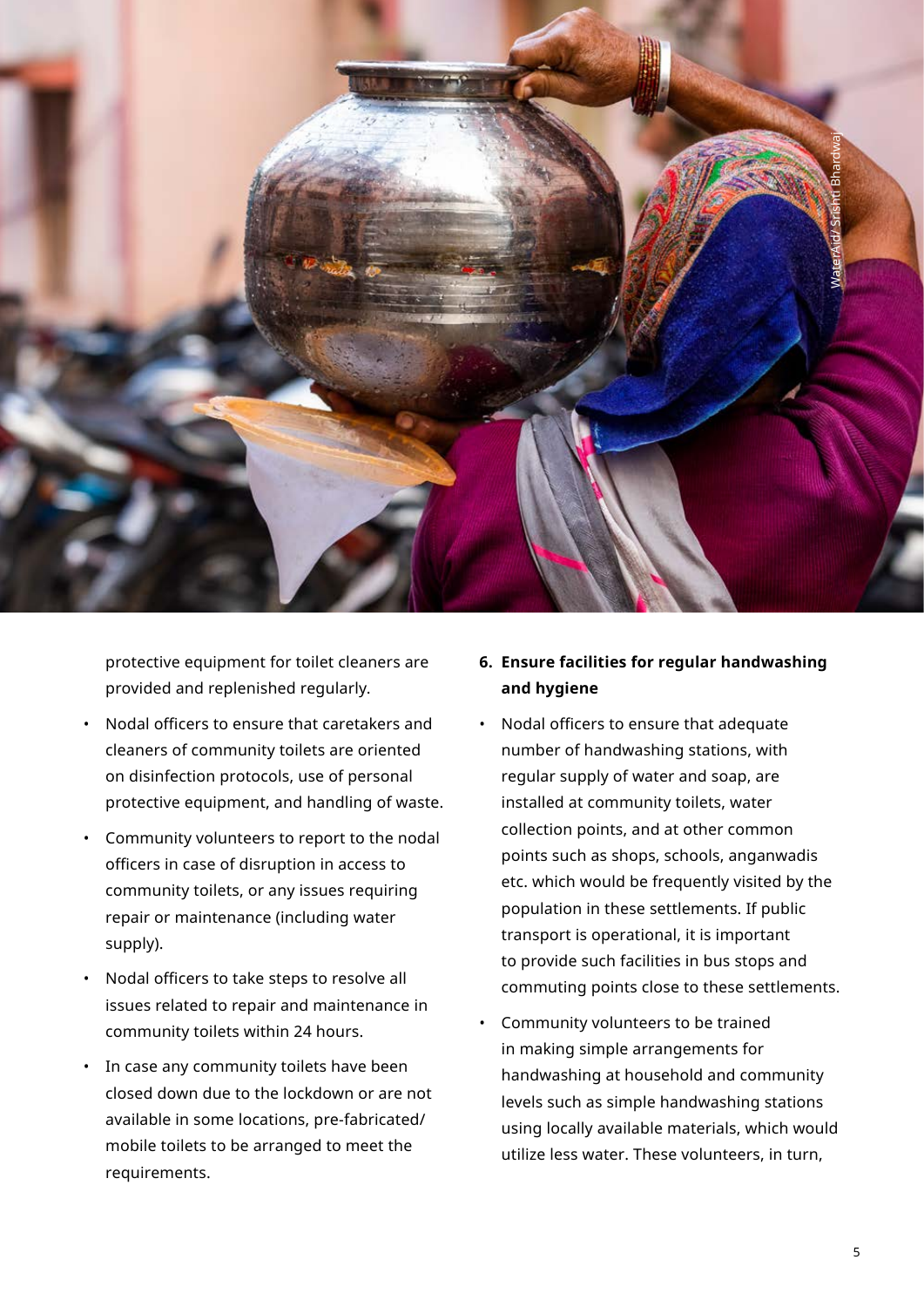

can support community members for setting these up.

• Menstrual products may not be available or affordable for many women and adolescent girls. Use of cloth may not be possible due to insufficient water for washing. Thus, to address these challenges, urban local bodies can make provisions of free sanitary napkins at community toilets along with waste disposal facilities, and also distribute these to households as required.

### **7. Build community awareness on preventive measures**

• Nodal officers, with support of community volunteers, to ensure that important information and messages on COVID-19 prevention are reaching all community members. Door-to-door campaigns as well as meetings will not be possible due to limited mobility and prohibition of gatherings. Therefore, other communication media such as calls, SMS, video and audio messages through WhatsApp, radio, TV, posters at community toilets and water collection points, public announcements etc. could be used.

- Community volunteers to encourage community members to undertake regular cleaning and disinfection of surfaces which are touched frequently, at community toilets and community water collection/distribution points, as well as at household levels using sodium hypochlorite solution. These include: pillars, door handles, taps, etc.
- Community volunteers to make sure that physical distancing norms are being followed and regular disinfection is being done at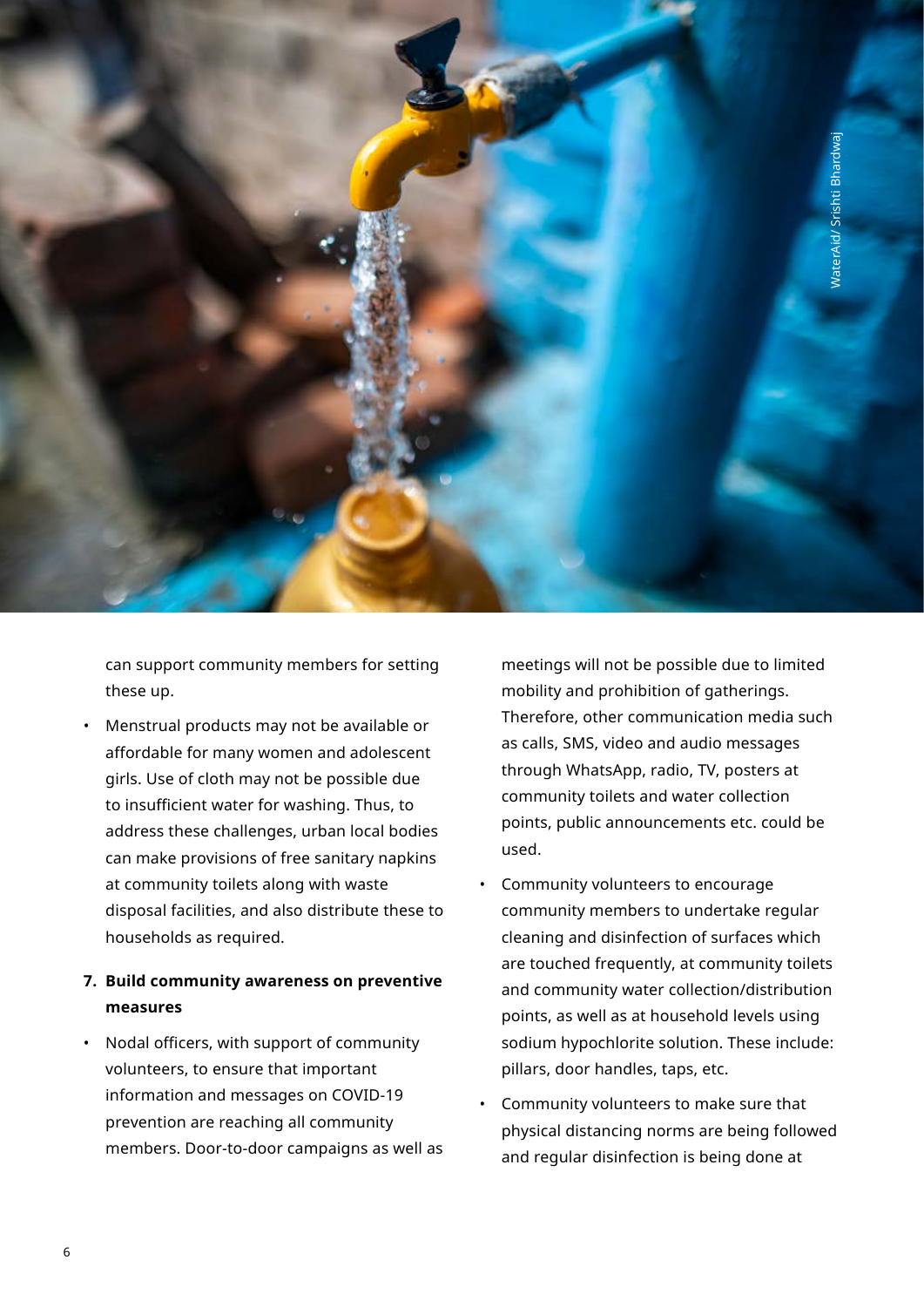community toilets and community water collection/distribution points, especially at times when water is being distributed to households through tankers.

### **8. Ensure affordability of services**

- Urban local bodies could waive off user fee for water supply and community toilets for at least six months, since most users would be facing financial challenges due to lockdown.
- **9. Ensure availability of funds for supportive measures**
- Ensuring regular provisions of water, sanitation and hygiene facilities in slums is very crucial for preventing COVID-19 outbreaks. Thus, urban local bodies might be required to identify additional sources of funds and allocate adequate amounts for meeting the emerging requirements. This can be done from schemes such as AMRUT, state-sponsored urban development programmes, or funds from disaster management initiatives.

## **10. Strengthen community based organizations and collaborate with local NGOs and civil society organizations**

- To undertake the above measures, urban local bodies may require support in some activities such as community mobilization, building awareness, etc. For this purpose they can partner with local organizations working on water, sanitation and hygiene and issues of urban poor. Community based organizations too, could be strengthened, which would help in effective implementation.
- In order to avail civil society support for urban poor settlements, the urban local bodies may undertake a mapping of existing civil society organizations which are ready to extend their support for these specific areas. Such a database can be used for providing institutional support mechanisms at the community level.
- Community-based institutions such as area and cluster-level federations under National Urban Livelihood Mission too can be leveraged for support, wherever feasible.

### **Resources:**

- 1. Posters and audio-visual communication materials on hygiene practices for COVID-19 prevention in 7 languages: (WaterAid India): [https://www.wateraidindia.in/covid19](https://www.wateraidindia.in/covid19
)
- 2. Handwashing with soap facilities: compendium of indicative layouts, designs and cost estimates (UNICEF): [http://sujal-swachhsangraha.gov.in/sites/default/files/](http://sujal-swachhsangraha.gov.in/sites/default/files/COVID%E2%80%9319%20HANDWASHING%20WITH%20SOAP%20%28HWWS%29%20FACILITIES.pdf) [COVID%E2%80%9319%20HANDWASHING%20WITH%20SOAP%20%28HWWS%29%20](http://sujal-swachhsangraha.gov.in/sites/default/files/COVID%E2%80%9319%20HANDWASHING%20WITH%20SOAP%20%28HWWS%29%20FACILITIES.pdf) [FACILITIES.pdf](http://sujal-swachhsangraha.gov.in/sites/default/files/COVID%E2%80%9319%20HANDWASHING%20WITH%20SOAP%20%28HWWS%29%20FACILITIES.pdf)
- 3. Interim technical note on water, sanitation and hygiene for COVID-19 response in slums and informal urban settlements (UN-Habitat and UNICEF): [https://aa9276f9-f487-45a2](https://aa9276f9-f487-45a2-a3e7-8f4a61a0745d.usrfiles.com/ugd/aa9276_df4caca1767d4a80849c9713c6cf3eb4.pdf
) [a3e7-8f4a61a0745d.usrfiles.com/ugd/aa9276\\_df4caca1767d4a80849c9713c6cf3eb4.pdf](https://aa9276f9-f487-45a2-a3e7-8f4a61a0745d.usrfiles.com/ugd/aa9276_df4caca1767d4a80849c9713c6cf3eb4.pdf
)